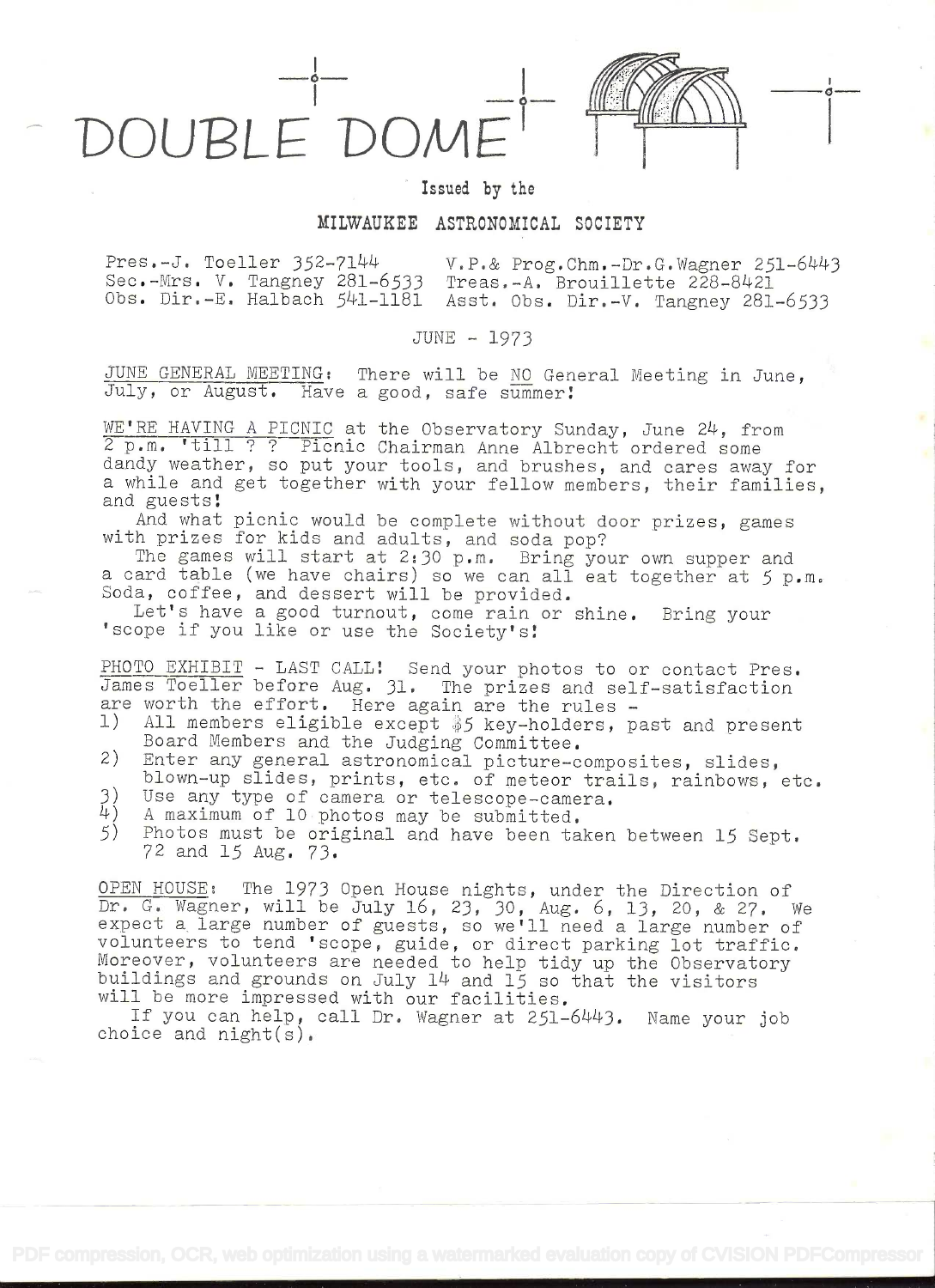ELECTION RESULTS: Election Chairman Harvey Lindemann announced that the vacancies left by William Collins, Virgil Tangney, Garth Hall, and Robert MacLaren were filled by Mary Ball, William Albrecht, Robert James, and Kenneth Krahn.

Your Officers for the next year will be

James Toeller, President

Dr. George Wagner, Vice Pres. & Program Chairman Mary Ann Tangney, Secretary

Albert Brouillette, Treasurer

The MAS can rest assured that the new team will endeavor to finish what has been started. And to the outgoing Officers & Board Members, a sincere THANK YOU for jobs well done!

THANK YOU to Mrs. Ball for her donation of some of the late Ray Ball's effects to the Society,

COMET STUDIES GROUP to form. Nicholas Pilugin is heading a group of members to participate in general comet study and observing, especially Comet Kohoutek which should be quite a spectacle!

Add to the roster NEW MEMBER:

BRADLEY WERNER, 9818 W. Palmetto Av., Wauwatosa 53222 466-6259. Interests include the moon, planets, the space program, liturgical activities, and music.

DOUBLE DOME RESPITE: Your Editor has writer's cramp which should be cured in time to notify you of the September General Meeting.

A GET-WELL CARD OR NOTE would be appreciated by Sister Mary Felice, a long-time member of the Society. Send it to Notre Dame Health Care Center, 13105 Watertown Plank Rd., Elm Grove, Wis. 53122.

CONVENTION INFO: If you want information pertaining to the Apollo Rendezvous &. Telescope Fair in Dayton, Ohio, June 15-16, or the 1973 Astronomical League - A,L.P.O. National Convention in Omaha, Nebraska, Aug. 1-5, please call LeRoy Simandl at 933-3052 after 6 p.m.

SKYLAB! Long Range Program Chairman Harvey Lindemann has more than a casual interest in the Skylab "Space Station" program! His detailed description of the project at the February General Meeting was followed by an informative interview on WTMJ in Mid-May.

DUES: Treas. Al Brouillette will sacrifice a good part of his vacation counting the dues he may receive between now and the start of the MAS Fiscal Year starting 1 Sep. Remit to P. O. Box 6001, Milw., Wis. 53209. It's \$15 for full members, \$15 plus \$1 extra for each member under the Family Plan, \$10 for non-residents, &  $$7.50$  for Juniors (under  $16$ ).

Dues ser now would assure completion of the Portascopes in time for Open House.